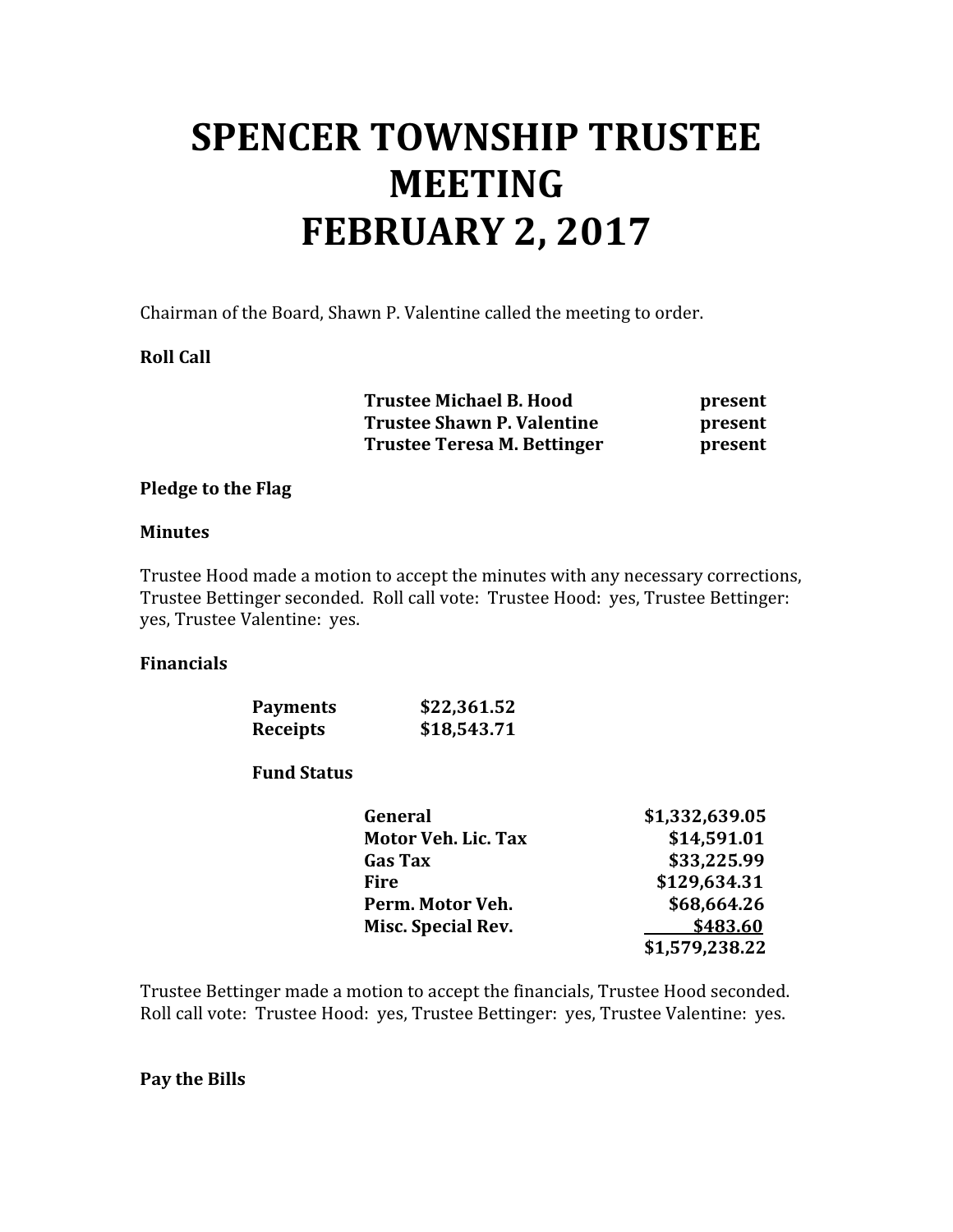Trustee Hood made a motion to pay the bills, Trustee Bettinger seconded. Roll call vote: Trustee Hood: yes, Trustee Bettinger: yes, Trustee Valentine: yes.

Trustee Hood made a motion to pay the bills for the month, Trustee Bettinger seconded. Roll call vote: Trustee Hood: yes, Trustee Bettinger: yes, Trustee Valentine: yes.

# Zoning

## Trustee Valentine announced a Township Trustee meeting on February 13, 2017 at 7:00pm at the Township Hall. The purpose is to discuss a zoning matter at the House of Emmanuel.

Zoning Inspector, Dean Croskey gave the report. Permits were issued as well as zoning violations.

Zoning commission, chairman Jack Gulvas, gave a report of a pond permit being approved.

Mr. Gulvas also state Jim Schudel wishes to resign as a member and be reappointed as an alternate. Mr. Steve Oliver will take the member term. Trustee Bettinger made a motion to approve, Trustee Hood seconded. Roll call vote: Trustee Hood: yes, Trustee Bettinger: yes, Trustee Valentine: yes.

## BZA

No meeting

## Road

We still have around 90 tons of salt left due to the mild winter.

Lots of dumping in the Township over the month occurred. The road department has picked up many couches and mattresses that have been dumped as well as tires.

Signs were replaced that were run over on short Hill.

Shelter house project has been completed at the Fire Station shelter house.

## Fire

28 runs for the month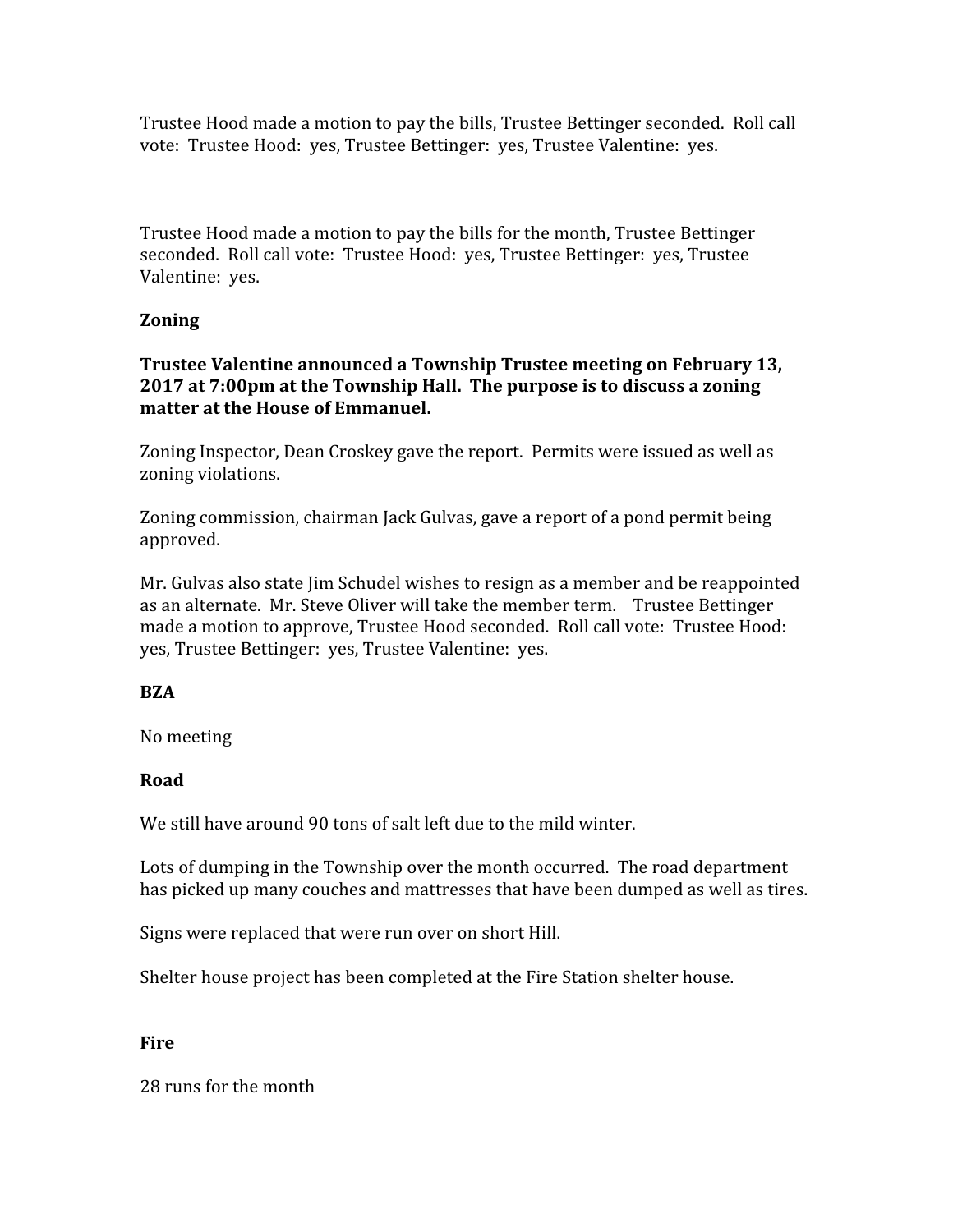## JEDZ

No meeting

#### Correspondence

Meeting schedule with County Engineer was read to discuss possible road projects. February 24, 2017 is the date of the meeting.

2016 Bridge inspections was reviewed

Swanton Township submitted official cancellation of their Fire/EMS contract with Spencer Township.

The amended certificate of estimated resources was received from the Lucas County Auditor. The total revenue is: \$2,718,156.

Correspondence was received from the Lucas County Recorders office reminding the Township all zoning resolutions and amendments must be recorded by the County Recorder.

Springfield Township was sent an invoice for the utility charges at the Fire Station.

The bids received for the advertised demolition were read and Trustee Valentine informed all the homeowner would demolish the property at their own expense. A letter of thanks will be sent to the Companies that expressed interest in the project.

## Old Business

Trustee Valentine offered a motion to go into executive session at 7:20pm to explain personnel matters, Trustee Bettinger made the motion, Trustee Hood seconded. Roll call vote: Trustee Hood: yes, Trustee Bettinger: yes, Trustee Valentine: yes.

Trustee Bettinger made a motion to come out of executive session at 7:34pm, Trustee Hood seconded. Roll call vote: Trustee Hood: yes, Trustee Bettinger: yes, Trustee Valentine: yes.

## New Business

Trustee Bettinger suggested Spencer Township adopt legislation to deny medical marijuana being manufactured/grown in the Township. She has spoken with John Borell, Lucas County Prosecuting Attorney on the matter. He is willing to write up a legal resolution for the Township.

\*\*\*\*\*Trustee Hood and Trustee Valentine agreed. Trustee Hood made a motion to allow Prosecutor Borell to draw up a resolution to prohibit the grow